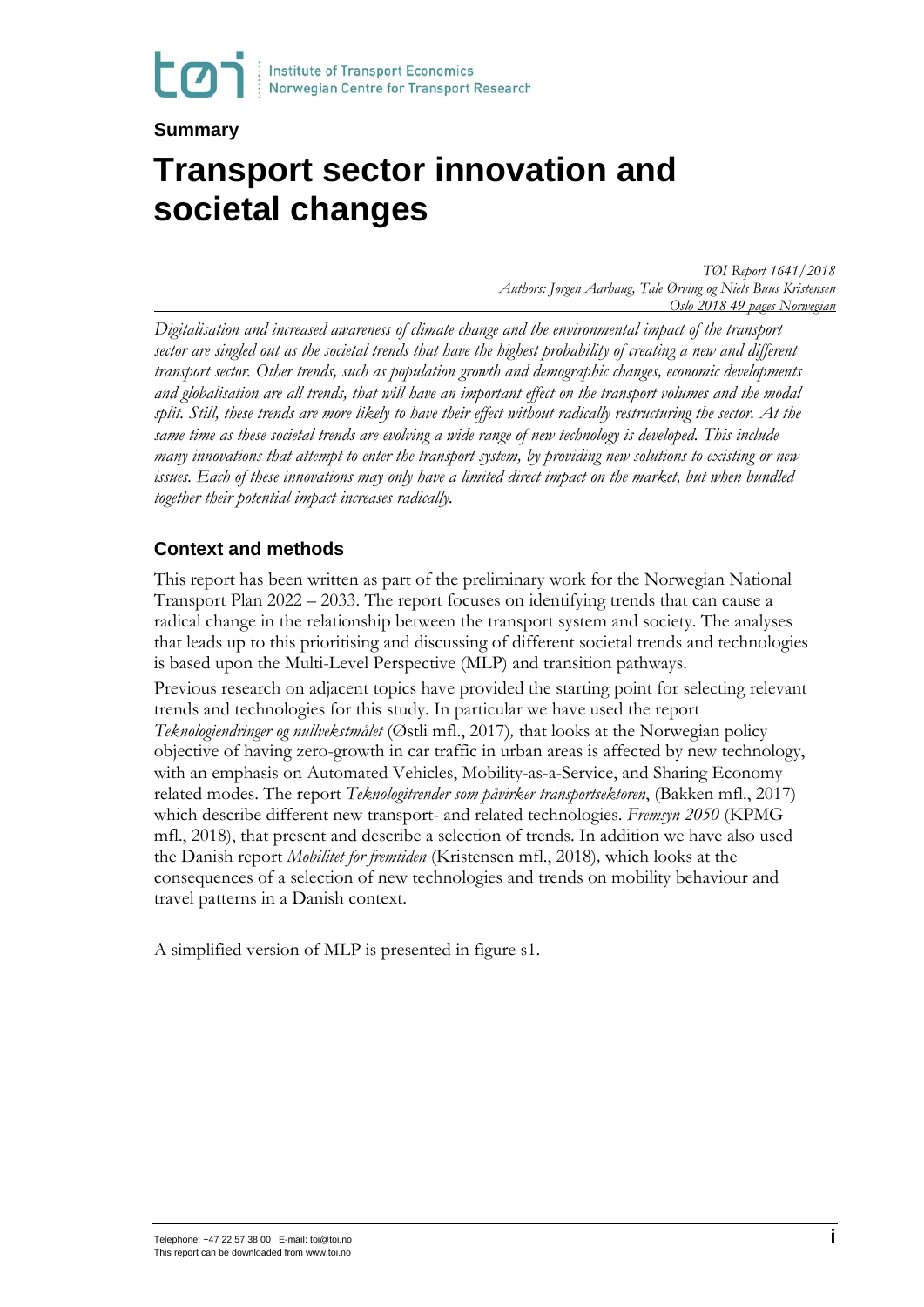

*Figure S1: the Multi-Level Perspective (MLP) in a simplified form, adapted from (Geels, 2002).* 

In this report the MLP framework is used as a tool to study the interaction between trends that affect society through slow and deep changes and innovations that appear much more frequent, but with much less force. The interplay between these two phenomena gives rise to changes in the socio-technical regime. Depending on how the interaction between trends and innovations play out, the development can follow different transition pathways. In this report we utilize the following pathways adapted from (Geels og Schot, 2007).

- Reproduction process (regular change), when the sociotechnical regime remains dynamically stable and reproduce it-self. New innovations come, but within the existing sociotechnical regime. The continuing evolvement of safer cars, can be seen as an example of this.
- Transformation pathway. Where there is moderate landscape pressure for change, but the innovations have not yet fully developed so that the regime actors respond by modifying the direction of their activities. An example of this is the development towards ever less emissions from heavy vehicles.
- De-alignment and re-alignment path. Where the regime is faced by external pressure that lead to the regime collapsing before an alternative is ready, this create a situation where multiple niches evolve into competing niches. An example of this is the transition from a horse based city transport system to a system based upon the private car.
- Technological substitution, where there is a combination of external pressure on the regime and the existence of an alternative technology. The large scale implementation of steam technology on goods shipping following the opening of the Suez-canal serves as an example of this.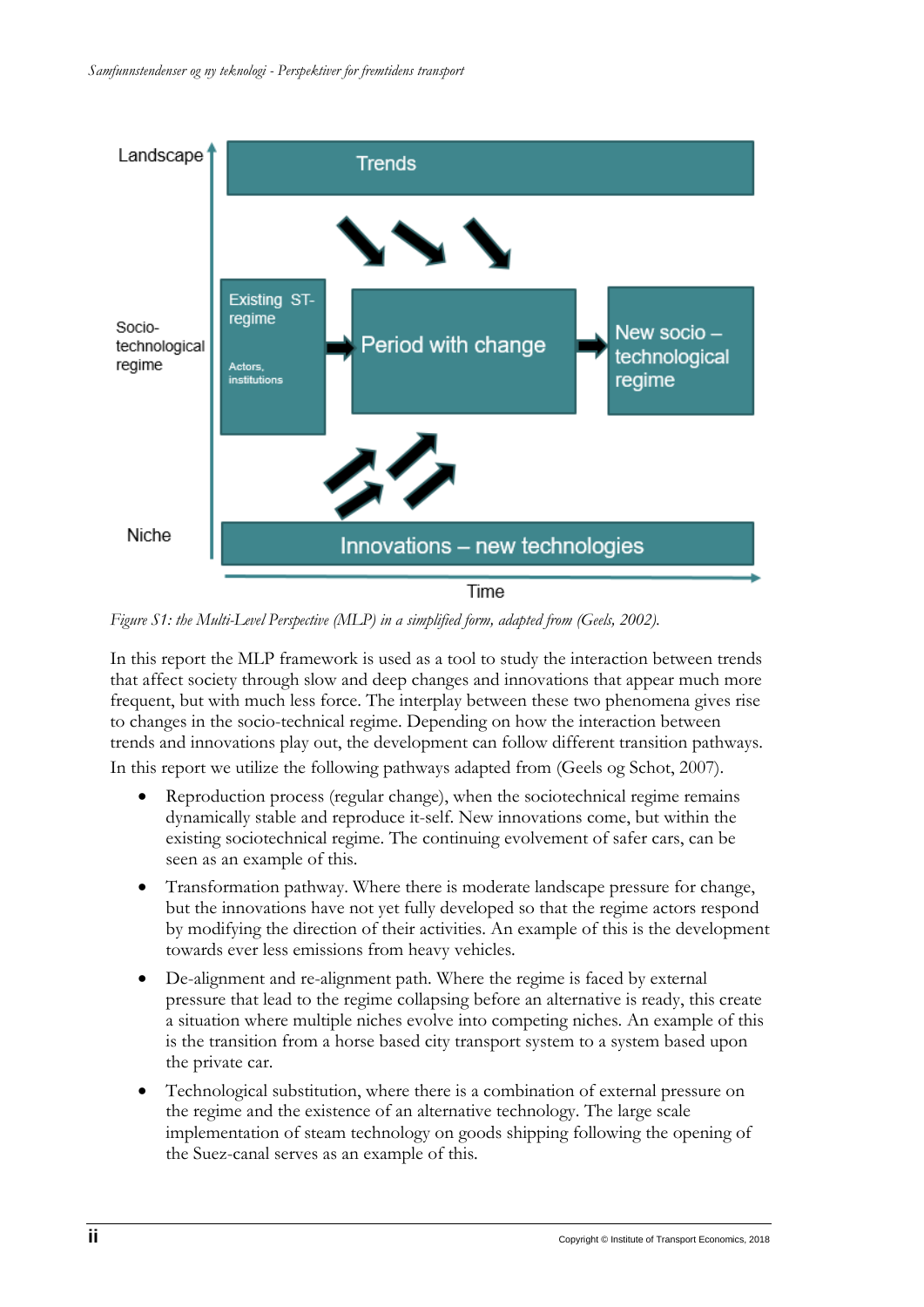- Reconfiguration, where symbiotic innovations develops in niches and are adopted by the regime to solve specific problems. This further results in adjustments in the regime and over time results in a new regime. An example here is the transition from steam powered rail transport to high-speed electric power for intercity passenger transport.
- Sequential transition, where different pathways are followed at different points in time.

For this study we have formulated three key questions:

*Which of the trends have the possibility to change the transport system radically? How is the demand for transport in society affected by new technology and the existing trends? To what extent can new technology and new ways of organizing contribute to radical changes in today's transport system and which impact does this have for the future transport demand?*

# **Landscape level trends**

The trends selected in this analyses include:

- *Globalization*, which we primarily see as increased intensity in the interaction between individuals at global level.
- *Growing and aging population,* which is describing how the population is changing over time.
- *Economic growth*, which is a result of an expectation of increased productivity and increasing division of labor.
- *Urbanization*, which is a reflection of the increasing share of the population living in urban areas.
- *Digitalization,* which as a trend is a sum of new technologies available through progress in digital technology and infrastructure.
- *Increased labor mobility,* increase in the number of tasks that can be provided independent of time and place.
- *Improved transport systems,* ever decreasing disutility from transport as a result of incremental increases in infrastructure quality and technology.

These trends both impact the transport systems and society. In this study we focus on the intersection between transport and society, in particular behavioral changes at societal level related to changes in the transport sector.

#### **New technologies that influence society and the transport sector**

The number of new technologies and ideas that can have an impact on society ant the transport sector is long. In this report we have focused on four groups of innovations. *Electrification, Automatization, Sharing Economy* and *Cooperative Intelligent Transport Systems.* 

- Electrification, is in this context exemplified by the transition from mechanical to electric powertrain for vehicles, independent of energy carrier.
- Automatization, which is exemplified by ever increasing levels of autonomous vehicles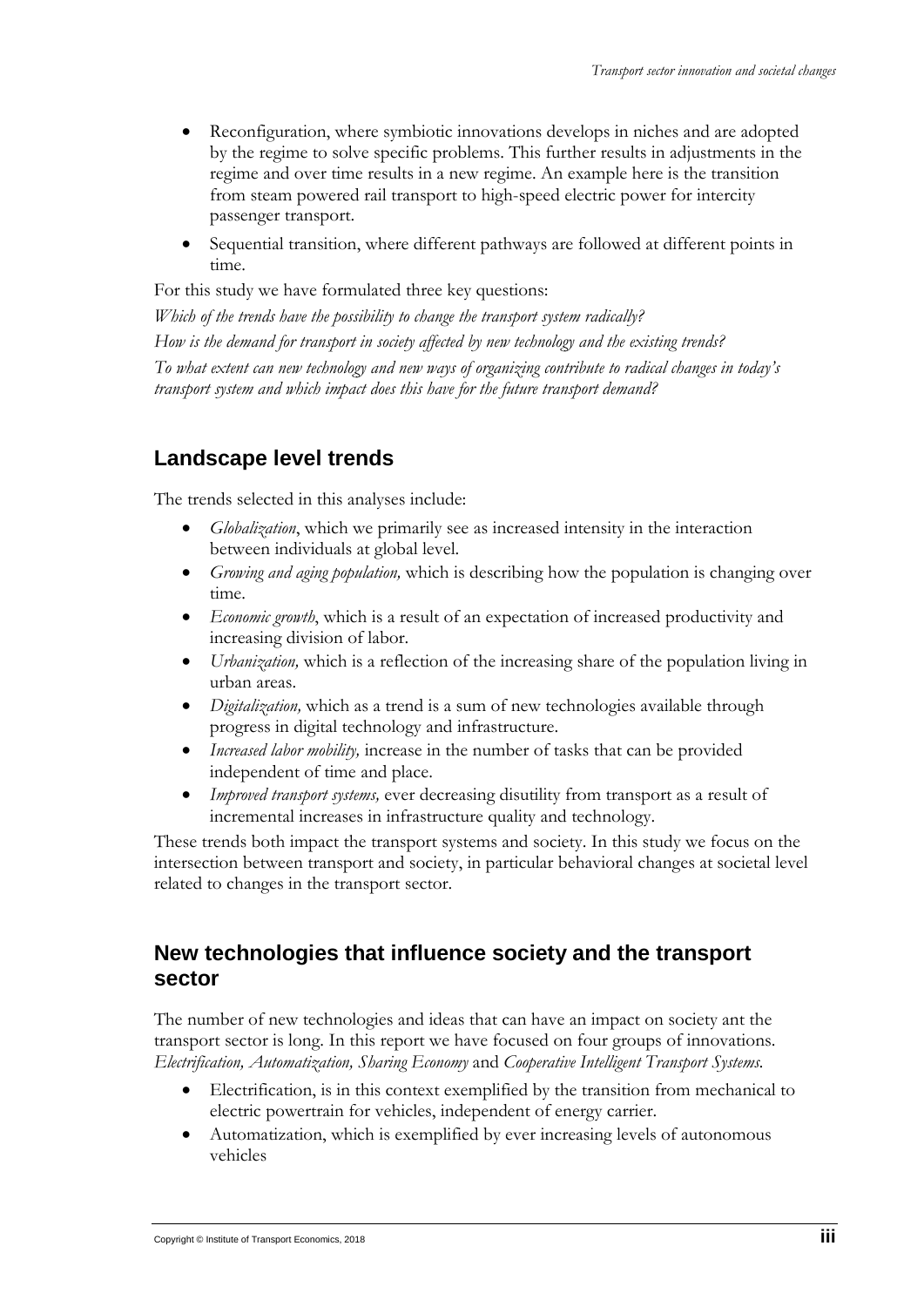- Sharing economical business models, which is used as a term describing peer-topeer transactions facilitated by new technology.
- Cooperative Intelligent Transport Systems, which is technology and applications that utilize efficient data exchange between units, actors and infrastructure within the transport system.

In addition to these technologies, we have included a selection of specific innovation that can be specially relevant for the transport sector. These include *Mobility-as-a-Service, Hyperloop, E-commerce, Drones* and changes in airplane technology.

# **Trends and technology are working together**

A complicating factor in studying and analyzing the different transition pathways is that the trends and technologies are correlated. Each trend, or technology, when analyzed on its own have a very limited impact on the sociotechnical regime. However, as these trends and technologies are evolving in parallel they form more complex causal relations and can together result in a radically different regime.

This report conclude that neither of the trends, technologies or new business models, discussed will affect the transport system significantly by its own and in the short term. The expectation is rather that these trends and technologies together will have a great impact, resulting in complex chains of events and societal changes in the medium to long term. In particular we find that the combination of increased environmental awareness and digitalization has the potential to change the regime.

Looking at technology we conclude that innovations treated under the umbrella automation, can together with e-commerce have the potential to change society radically. In this we perceive a development along these lines. First, the trends undermine the existing regime, where the main actors no-longer think that business as usual is a viable policy option. Second, there is a period when it is unclear which technology is the most promising and viable, many technologies will exist in parallel. Third, there is a period where one, or a few, of the alternative technologies become dominant, and a new regime based upon this technology is established. This is a development along the "de-alignment and re alignment path". In this transformation prosecco the expectation is that the number of new alternative technologies increase as part of the transition process. This number will later be reduced as one or a few new technologies become dominant. This is contrasting the common expectation of an ever increasing diversity in transport modes.

Freight transport is also affected by trends at landscape level and niche innovations, however from the data available to this study, it seems that freight transport is less likely to experience the same regime-level transformations as passenger transport. Both the trends and innovations point towards a change in demand, probably in the direction of more differentiated services. This means shorter distribution of processed goods, packaged in smaller units. Similarly, but to a smaller extent the underlying heavy and long transport of un-processed raw materials will become less centralized as production become less centralized. Iron will still be mined at the same location, but it will be processed at more locations. Pointing towards increased demand for shipping, but utilizing smaller ships.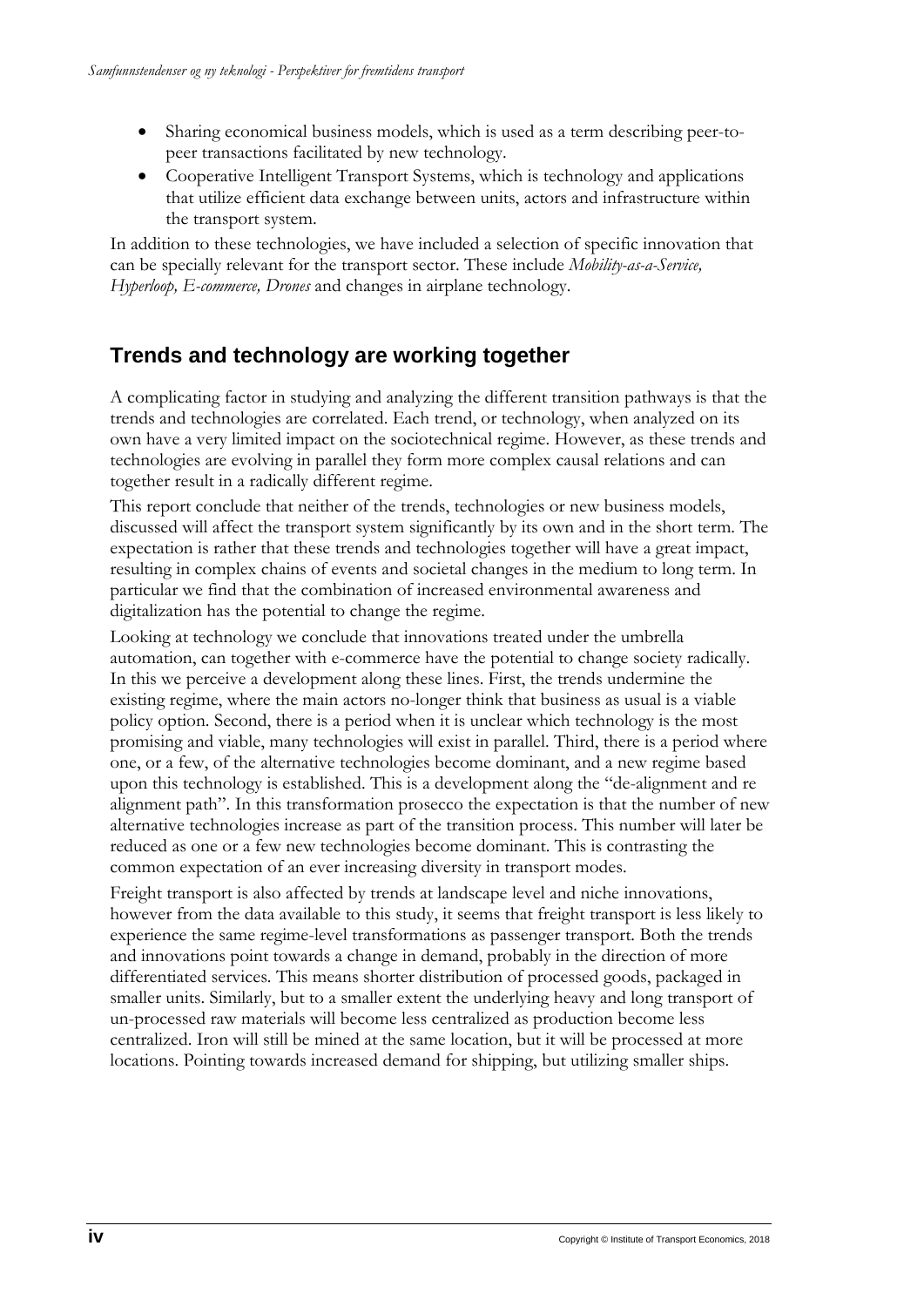# **Which of the trends have the possibility to change the transport system radically?**

This study point to digitalization and increased environmental awareness as the two landscape level trends that have the potential to change society and the transport system radically. Other trends are expected to contribute to changes in transport volumes, and may as such result in a greater volumetric impact, but within todays sociotechnical framework. Digitalization and increased environmental awareness on the other hand opens up the regime for new actors and new solutions, which again can result in a different sociotechnical regime.

## **How is the demand for transport in society affected by new technology and the existing trends?**

We expect that the demand for transport will continue to increase. This is both as a consequence of new technology, which we expect will reduce the experienced disutility related to transport and as a consequence of landscape level trends that point towards increased demand. Expected environmental impact from each unit of transport is expected to be reduced while the negative externalities, in the form of congestion and reduced mobility is expected to increase, particular in the urban areas. At the same time the amount of transport is expected to increase, if this is not mitigated with restrictive policy.

## **To what extent can new technology and new ways of organizing contribute to radical changes in today's transport system and which impact does this have for the future transport demand?**

Each of the technologies or business models described in this report is not expected to have a radical influence on the transport system on its own, with the possible exception of the technologies grouped under the label automation. The expectation is rather that the technologies and trends mentioned in the report will act together and that this in sum will result in radical changes and changes where the causal relations will be complex to follow. We identify the combination of the trends digitalization and increased environmental awareness, as trends which are likely to result in a transition that can result in a "dealignment and re-alignment" transition pathway, with a new and different regime as an outcome.

In parallel with this analyses on aggregate level, the transport system can be subdivided into regimes focusing on each transport mode. Using this approach as a point of departure and retaining the MLP-framework this results in a picture where there is a series of regimes being affected by the landscape level trends, in particular digitalization and increased environmental awareness. Both of these trends result in an increased risk for 'chocks' such as political decisions and new technological possibilities. Using this approach each regime will face the possibility for a transition following either a transformation pathway, technological substitution pathway or a reconfiguration pathway, depending on the type chock, the available technology and how the regime actors respond to the changes. In the Norwegian context this development can be exemplifies by the technological substitution from internal combustion engines with high levels of local emissions to much cleaner